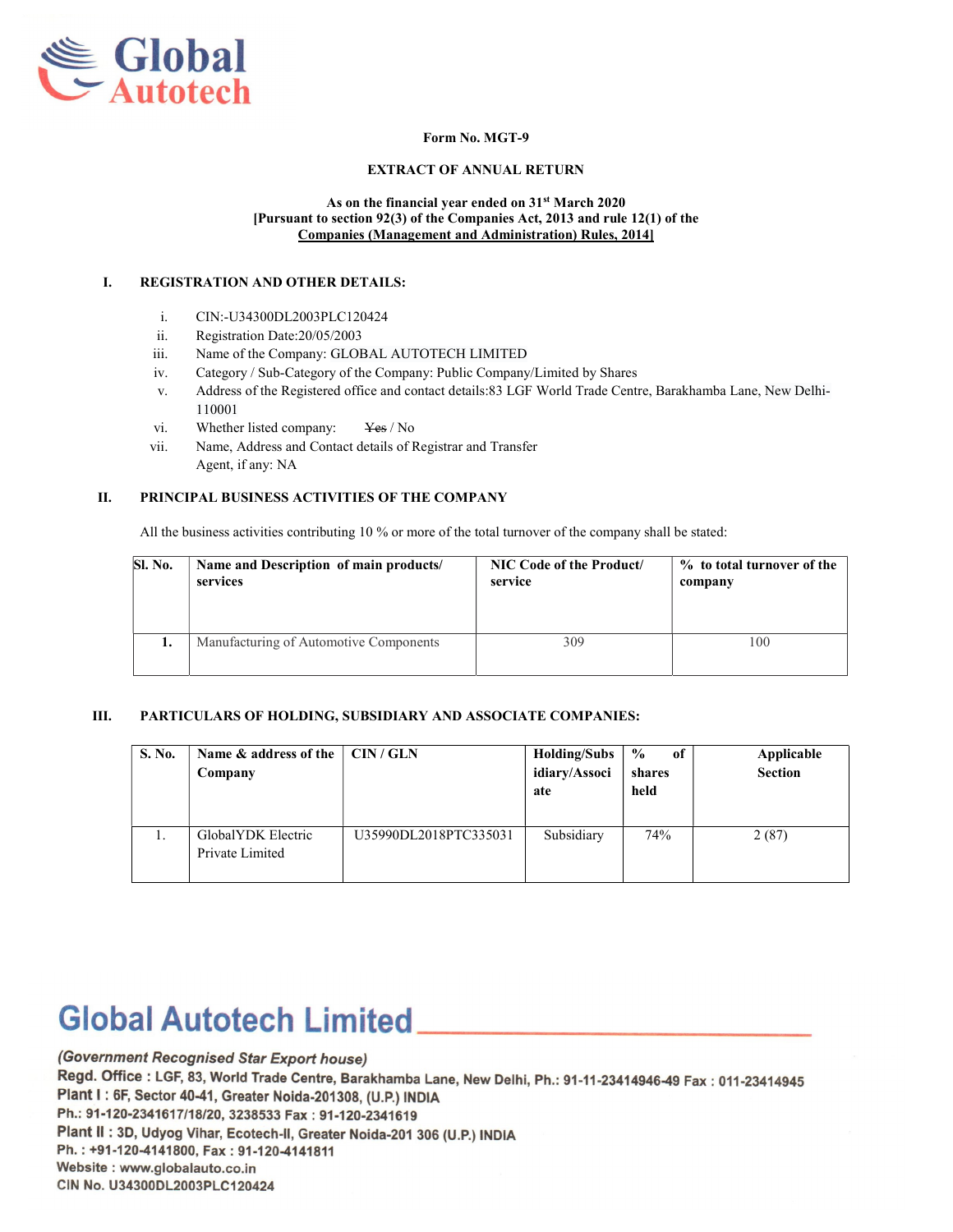

### IV. SHARE HOLDING PATTERN

### i) A. Equity Share Capital Breakup as percentage of Total Equity:

| <b>Category</b> of<br><b>Shareholders</b>                      |                          | No. of Shares held at the end of the year<br>year |                          |                                         |                          |                          |                          |                             | No. of Shares held at the beginning of the |  |  |  |  |  | %Change<br>during<br>the year |
|----------------------------------------------------------------|--------------------------|---------------------------------------------------|--------------------------|-----------------------------------------|--------------------------|--------------------------|--------------------------|-----------------------------|--------------------------------------------|--|--|--|--|--|-------------------------------|
|                                                                | Demat                    | Physical                                          | <b>Total</b>             | $%$ of<br><b>Total</b><br><b>Shares</b> | Demat                    | Physical                 | <b>Total</b>             | % of Total<br><b>Shares</b> |                                            |  |  |  |  |  |                               |
| <b>Promoters</b><br>A.                                         |                          |                                                   |                          |                                         |                          |                          |                          |                             |                                            |  |  |  |  |  |                               |
| <b>INDIAN</b><br>I.                                            |                          |                                                   |                          |                                         |                          |                          |                          |                             |                                            |  |  |  |  |  |                               |
| Individual/HUF                                                 | $\overline{a}$           | 5149000                                           | 5149000                  | 25.75                                   | $\overline{\phantom{a}}$ | 5149000 5149000          |                          | 25.75                       | $\overline{\phantom{a}}$                   |  |  |  |  |  |                               |
| <b>Central Govt.</b>                                           | $\overline{a}$           | $\overline{\phantom{a}}$                          | $\overline{\phantom{0}}$ | $\overline{\phantom{0}}$                | $\overline{a}$           | $\overline{\phantom{a}}$ | $\blacksquare$           | $\overline{\phantom{a}}$    | $\blacksquare$                             |  |  |  |  |  |                               |
| <b>State Govt.</b>                                             | $\overline{\phantom{0}}$ | $\overline{\phantom{a}}$                          | $\frac{1}{2}$            | $\overline{\phantom{a}}$                | $\blacksquare$           | $\overline{\phantom{0}}$ | $\overline{a}$           | $\overline{\phantom{a}}$    | $\overline{\phantom{a}}$                   |  |  |  |  |  |                               |
| <b>Bodies Corp.</b>                                            | $\overline{a}$           | 14851000                                          | 14851000                 | 74.25                                   | $\mathcal{L}$            | 14851000                 | 14851000                 | 74.25                       | $\blacksquare$                             |  |  |  |  |  |                               |
| <b>Banks/FI</b>                                                | $\overline{\phantom{0}}$ | $\frac{1}{2}$                                     | $\overline{\phantom{a}}$ | $\overline{\phantom{a}}$                | $\overline{\phantom{a}}$ | $\overline{\phantom{a}}$ | $\overline{\phantom{a}}$ | $\overline{\phantom{a}}$    | $\overline{\phantom{a}}$                   |  |  |  |  |  |                               |
| Any other                                                      | $\overline{a}$           | $\blacksquare$                                    | $\overline{a}$           | $\blacksquare$                          | $\blacksquare$           | $\blacksquare$           | $\frac{1}{2}$            | $\blacksquare$              | $\overline{\phantom{a}}$                   |  |  |  |  |  |                               |
| Sub Total (A) (I)                                              | $\overline{a}$           | 20000000                                          | 20000000                 | 100                                     | $\overline{\phantom{a}}$ | 20000000                 | 20000000                 | 100                         | $\blacksquare$                             |  |  |  |  |  |                               |
| <b>II. FOREIGN</b>                                             |                          |                                                   |                          |                                         |                          |                          |                          |                             |                                            |  |  |  |  |  |                               |
| <b>NRIs-Individuals</b>                                        | $\overline{\phantom{a}}$ | $\overline{\phantom{a}}$                          | $\frac{1}{2}$            | $\overline{\phantom{a}}$                | $\overline{\phantom{a}}$ | $\overline{a}$           | $\overline{\phantom{a}}$ | $\overline{\phantom{a}}$    | $\mathbf{r}$                               |  |  |  |  |  |                               |
| Other-Individuals                                              | $\overline{\phantom{a}}$ | $\overline{a}$                                    | $\blacksquare$           | $\overline{\phantom{a}}$                | $\overline{\phantom{a}}$ | $\overline{\phantom{a}}$ | $\overline{\phantom{a}}$ | $\overline{\phantom{a}}$    | $\overline{\phantom{a}}$                   |  |  |  |  |  |                               |
| <b>Bodies Corp.</b>                                            | $\overline{a}$           | $\overline{a}$                                    | $\overline{a}$           | $\overline{a}$                          | $\overline{a}$           | $\overline{\phantom{a}}$ | $\overline{a}$           | $\overline{a}$              | $\overline{a}$                             |  |  |  |  |  |                               |
| <b>Banks/FI</b>                                                | $\overline{\phantom{a}}$ | $\overline{\phantom{a}}$                          | $\overline{\phantom{a}}$ | $\blacksquare$                          | $\overline{\phantom{a}}$ | $\blacksquare$           | $\blacksquare$           | $\blacksquare$              | $\overline{\phantom{a}}$                   |  |  |  |  |  |                               |
| Any Other                                                      | $\overline{\phantom{a}}$ | $\overline{\phantom{a}}$                          | $\overline{\phantom{a}}$ | $\overline{\phantom{a}}$                | $\overline{\phantom{a}}$ | $\overline{\phantom{a}}$ | $\overline{\phantom{a}}$ | $\overline{\phantom{a}}$    | $\overline{\phantom{a}}$                   |  |  |  |  |  |                               |
| Sub Total (A) (II)                                             | $\blacksquare$           | $\overline{\phantom{a}}$                          | $\blacksquare$           | $\blacksquare$                          | $\overline{\phantom{a}}$ | $\overline{\phantom{a}}$ | $\overline{\phantom{a}}$ | $\blacksquare$              | $\overline{\phantom{a}}$                   |  |  |  |  |  |                               |
| <b>Total Shareholding</b><br>of Promoter<br>$(A)=(A)(I)+A(II)$ | $\blacksquare$           | 20000000                                          | 20000000                 | 100                                     | $\blacksquare$           | 20000000                 | 20000000                 | <b>100</b>                  | $\blacksquare$                             |  |  |  |  |  |                               |
| <b>PUBLIC SHAREHOLDING</b><br>В.                               |                          |                                                   |                          |                                         |                          |                          |                          |                             |                                            |  |  |  |  |  |                               |
| I. Institutions                                                |                          |                                                   |                          |                                         |                          |                          |                          |                             |                                            |  |  |  |  |  |                               |

# **Global Autotech Limited**

## (Government Recognised Star Export house)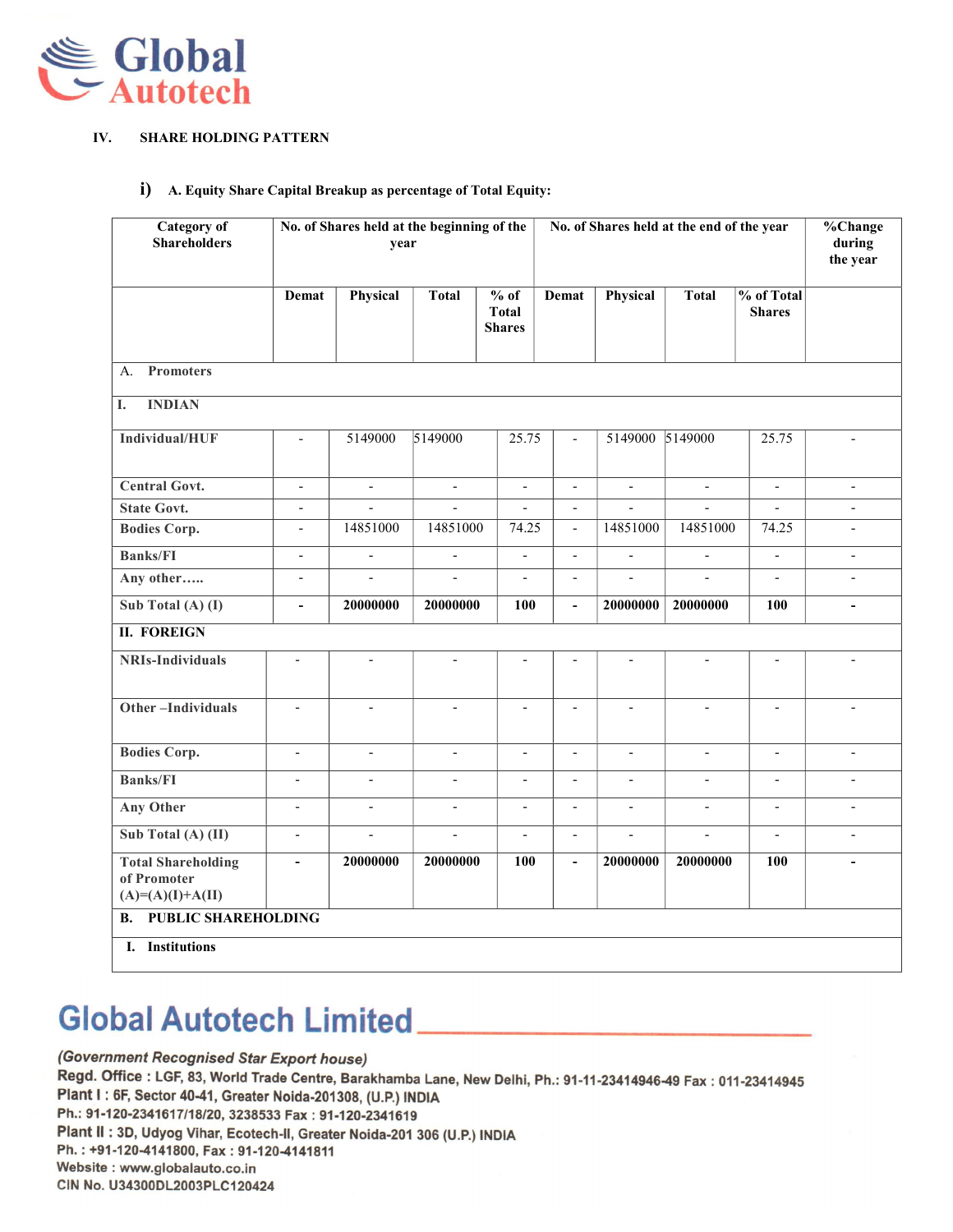| Global     |
|------------|
| - Autotech |

| <b>Mutual Fund</b>                                                                               | $\overline{\phantom{a}}$ |                          | $\overline{\phantom{a}}$ |                             | $\overline{\phantom{a}}$ |                          |                             | $\overline{\phantom{a}}$ |                          |
|--------------------------------------------------------------------------------------------------|--------------------------|--------------------------|--------------------------|-----------------------------|--------------------------|--------------------------|-----------------------------|--------------------------|--------------------------|
| <b>Banks/FI</b>                                                                                  | $\overline{\phantom{a}}$ | $\blacksquare$           | $\blacksquare$           | $\blacksquare$              | $\mathcal{L}$            | $\overline{\phantom{a}}$ | $\frac{1}{2}$               | $\blacksquare$           | $\sim$                   |
| <b>Central Govt.</b>                                                                             | $\overline{\phantom{a}}$ | $\blacksquare$           | $\blacksquare$           | $\overline{\phantom{a}}$    | $\mathcal{L}$            | $\overline{\phantom{a}}$ | $\blacksquare$              | $\overline{\phantom{a}}$ | $\mathbf{r}$             |
| State Govt.(s)                                                                                   | $\overline{a}$           | $\overline{\phantom{a}}$ | $\overline{a}$           | $\overline{a}$              | $\overline{\phantom{a}}$ | $\blacksquare$           | $\overline{a}$              | $\overline{\phantom{a}}$ | $\blacksquare$           |
| <b>Venture Capital</b><br><b>Funds</b>                                                           | $\blacksquare$           | $\blacksquare$           | $\overline{\phantom{a}}$ | $\blacksquare$              | $\blacksquare$           | $\overline{\phantom{a}}$ | $\blacksquare$              | $\overline{\phantom{a}}$ | $\overline{\phantom{a}}$ |
| <b>Insurance</b><br>Companies                                                                    | $\blacksquare$           | $\blacksquare$           | $\blacksquare$           | $\Box$                      | $\mathbb{L}$             | $\blacksquare$           | $\blacksquare$              | $\blacksquare$           | $\blacksquare$           |
| <b>FIIs</b>                                                                                      | $\blacksquare$           | $\mathbb{L}^2$           | $\mathbb{L}^2$           | $\mathcal{L}^{\mathcal{A}}$ | $\mathbb{L}$             | $\blacksquare$           | $\mathbb{L}^{\mathbb{Z}}$   | $\blacksquare$           | $\mathcal{L}$            |
| <b>Foreign Venture</b><br>Capital                                                                | $\frac{1}{2}$            | $\blacksquare$           | $\overline{\phantom{a}}$ | $\overline{\phantom{a}}$    | $\blacksquare$           | $\frac{1}{2}$            | $\blacksquare$              | $\overline{\phantom{a}}$ | $\blacksquare$           |
| Others (specify)                                                                                 | $\overline{\phantom{a}}$ | $\blacksquare$           | $\blacksquare$           | $\blacksquare$              | $\mathcal{L}$            | $\Box$                   | $\blacksquare$              | $\blacksquare$           | $\mathbf{r}$             |
| Sub Total $(B)(I)$                                                                               | $\overline{\phantom{a}}$ | $\blacksquare$           | $\blacksquare$           | $\overline{\phantom{a}}$    | $\Box$                   | $\overline{\phantom{a}}$ | $\overline{\phantom{a}}$    | $\overline{\phantom{a}}$ | $\blacksquare$           |
| <b>Non Institutions</b><br>П.                                                                    |                          |                          |                          |                             |                          |                          |                             |                          |                          |
| <b>Bodies Corporate</b><br>A)                                                                    |                          |                          |                          |                             |                          |                          |                             |                          |                          |
| Indian                                                                                           | $\overline{\phantom{a}}$ | $\overline{\phantom{a}}$ | $\overline{\phantom{a}}$ | $\overline{\phantom{a}}$    | $\overline{\phantom{a}}$ | $\overline{\phantom{a}}$ | $\overline{\phantom{a}}$    | $\overline{\phantom{a}}$ | $\overline{\phantom{a}}$ |
| <b>Overseas</b>                                                                                  | $\Box$                   | $\blacksquare$           | $\blacksquare$           | $\overline{\phantom{a}}$    | $\blacksquare$           | $\equiv$                 | $\mathcal{L}_{\mathcal{A}}$ | ÷,                       | $\frac{1}{2}$            |
| <b>Individuals</b><br>$\overline{B)}$                                                            |                          |                          |                          |                             |                          |                          |                             |                          |                          |
| Individual<br><b>Shareholders holding</b><br>nominal share capital<br>up to Rs. 1 lakh           | $\blacksquare$           | $\qquad \qquad -$        |                          |                             |                          | $\overline{\phantom{a}}$ |                             |                          | $\overline{\phantom{a}}$ |
| Individual<br><b>Shareholders holding</b><br>nominal share capital<br>in excess of Rs. 1<br>lakh | $\mathbf{r}$             | $\frac{1}{2}$            | $\overline{\phantom{a}}$ | $\overline{\phantom{a}}$    | $\mathbf{r}$             | $\blacksquare$           | $\blacksquare$              | $\overline{a}$           | $\overline{a}$           |

# **Global Autotech Limited**

## (Government Recognised Star Export house)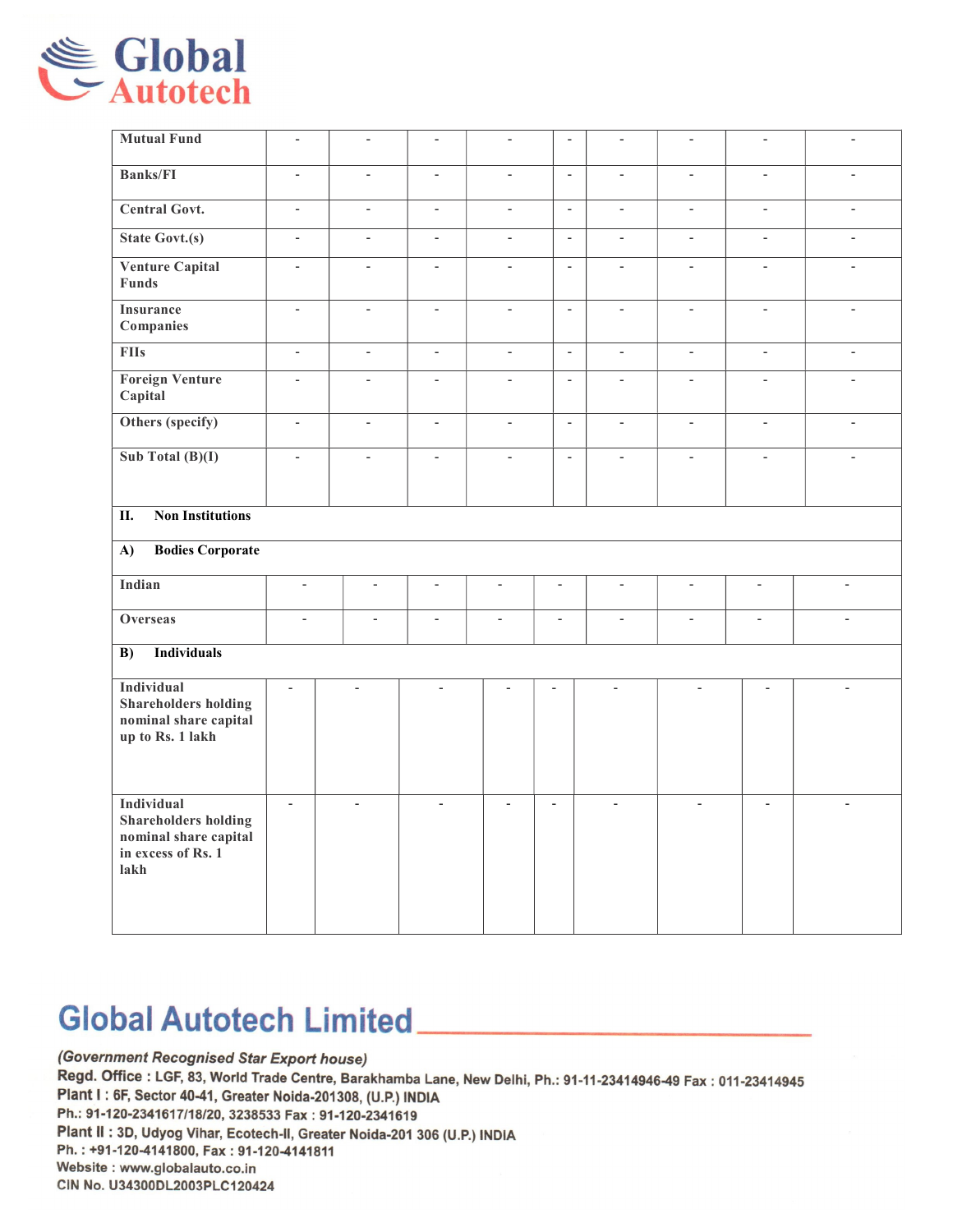

| Others (specify)                                                   | $\overline{\phantom{0}}$ |          |          | -                        |                          |                          |                          |                          |                          |
|--------------------------------------------------------------------|--------------------------|----------|----------|--------------------------|--------------------------|--------------------------|--------------------------|--------------------------|--------------------------|
| Sub Total B(II)                                                    | $\overline{\phantom{0}}$ | -        |          | $\overline{\phantom{0}}$ | $\overline{\phantom{0}}$ | $\overline{\phantom{0}}$ | $\overline{\phantom{0}}$ | $\overline{\phantom{0}}$ | $\overline{\phantom{0}}$ |
| <b>Total Public</b><br><b>Shareholding</b><br>$(B)=(B)(I)+(B)(II)$ | $\overline{\phantom{0}}$ |          |          | -                        | ۰                        |                          | -                        |                          |                          |
| C) Share Hold by<br>custodian for GDRs<br>$&$ ADRs                 | $\overline{\phantom{0}}$ | -        |          | -                        | ۰                        |                          | $\overline{\phantom{0}}$ |                          | $\overline{\phantom{0}}$ |
| <b>Grand Total</b><br>$(A+B+C)$                                    |                          | 20000000 | 20000000 | 100                      | -                        | 20000000                 | 20000000                 | 100                      |                          |

### B. Preference Share Capital Breakup as percentage of Total Preference shares:

| <b>Category</b> of<br><b>Shareholders</b> | No. of Shares held at the beginning of the year<br>No. of Shares held at the end of the year |                          |                              |                              |                          |                              |                          |                                          | % Change<br>during<br>the year |
|-------------------------------------------|----------------------------------------------------------------------------------------------|--------------------------|------------------------------|------------------------------|--------------------------|------------------------------|--------------------------|------------------------------------------|--------------------------------|
|                                           | Demat                                                                                        | Physical                 | Total                        | % of Total<br><b>Shares</b>  | Demat                    | Physical                     | Total                    | $\sqrt[6]{\text{of}}$<br>Total<br>Shares |                                |
| A. Promoters                              |                                                                                              |                          |                              |                              |                          |                              |                          |                                          |                                |
| $(1)$ Indian                              |                                                                                              |                          |                              |                              |                          |                              |                          |                                          |                                |
| a) Individual/<br><b>HUF</b>              |                                                                                              | $\overline{\phantom{0}}$ | $\overline{\phantom{0}}$     |                              | $\overline{\phantom{a}}$ | 5000000                      | 5000000                  | 100                                      | $+100$                         |
| b) Central<br>Govt                        |                                                                                              | $\overline{\phantom{0}}$ | $\overline{\phantom{0}}$     | $\overline{\phantom{0}}$     | $\overline{\phantom{a}}$ | $\overline{\phantom{a}}$     | $\overline{\phantom{a}}$ | $\overline{\phantom{a}}$                 |                                |
| c) State<br>Govt(s)                       | $\overline{\phantom{0}}$                                                                     | $\overline{\phantom{a}}$ | $\overline{\phantom{a}}$     | $\qquad \qquad \blacksquare$ | $\overline{\phantom{a}}$ | $\overline{\phantom{0}}$     | $\overline{\phantom{a}}$ | $\overline{\phantom{a}}$                 |                                |
| d) Bodies<br>Corp.                        |                                                                                              |                          |                              |                              |                          |                              |                          |                                          |                                |
| e) Banks / FI                             |                                                                                              | $\overline{\phantom{0}}$ | $\qquad \qquad \blacksquare$ | $\overline{\phantom{0}}$     | $\overline{\phantom{a}}$ | $\overline{\phantom{0}}$     | $\overline{\phantom{a}}$ | $\overline{\phantom{a}}$                 |                                |
| f) Any other                              | $\overline{\phantom{a}}$                                                                     | $\overline{\phantom{a}}$ | $\qquad \qquad \blacksquare$ | $\overline{\phantom{a}}$     | $\overline{\phantom{a}}$ | $\qquad \qquad \blacksquare$ | $\overline{\phantom{a}}$ | $\overline{\phantom{a}}$                 | $\overline{\phantom{a}}$       |
| Sub-<br>$total(A)(1)$ :                   | $\overline{\phantom{a}}$                                                                     | $\overline{\phantom{0}}$ | $\overline{\phantom{a}}$     | ۰                            | $\overline{\phantom{a}}$ | 5000000                      | 5000000                  | 100                                      | $+100$                         |
| (2) Foreign                               |                                                                                              |                          |                              |                              |                          |                              |                          |                                          |                                |
| $(a)$ NRIs $-$<br>Individuals             |                                                                                              | $\overline{\phantom{a}}$ | $\overline{\phantom{0}}$     | ٠                            | $\overline{\phantom{a}}$ | $\overline{\phantom{0}}$     | $\overline{a}$           | $\overline{\phantom{a}}$                 |                                |
| $(b)$ Other $-$<br>Individuals            | $\overline{\phantom{0}}$                                                                     | $\overline{\phantom{a}}$ | $\overline{a}$               | $\overline{\phantom{0}}$     | $\overline{\phantom{a}}$ | $\overline{\phantom{0}}$     | $\overline{a}$           | $\overline{\phantom{a}}$                 |                                |
| (c) Bodies<br>Corp.                       | $\overline{\phantom{0}}$                                                                     |                          | $\overline{a}$               | $\qquad \qquad \blacksquare$ | $\overline{\phantom{a}}$ | $\overline{\phantom{0}}$     | $\overline{\phantom{0}}$ | $\overline{\phantom{a}}$                 |                                |

# **Global Autotech Limited**

## (Government Recognised Star Export house)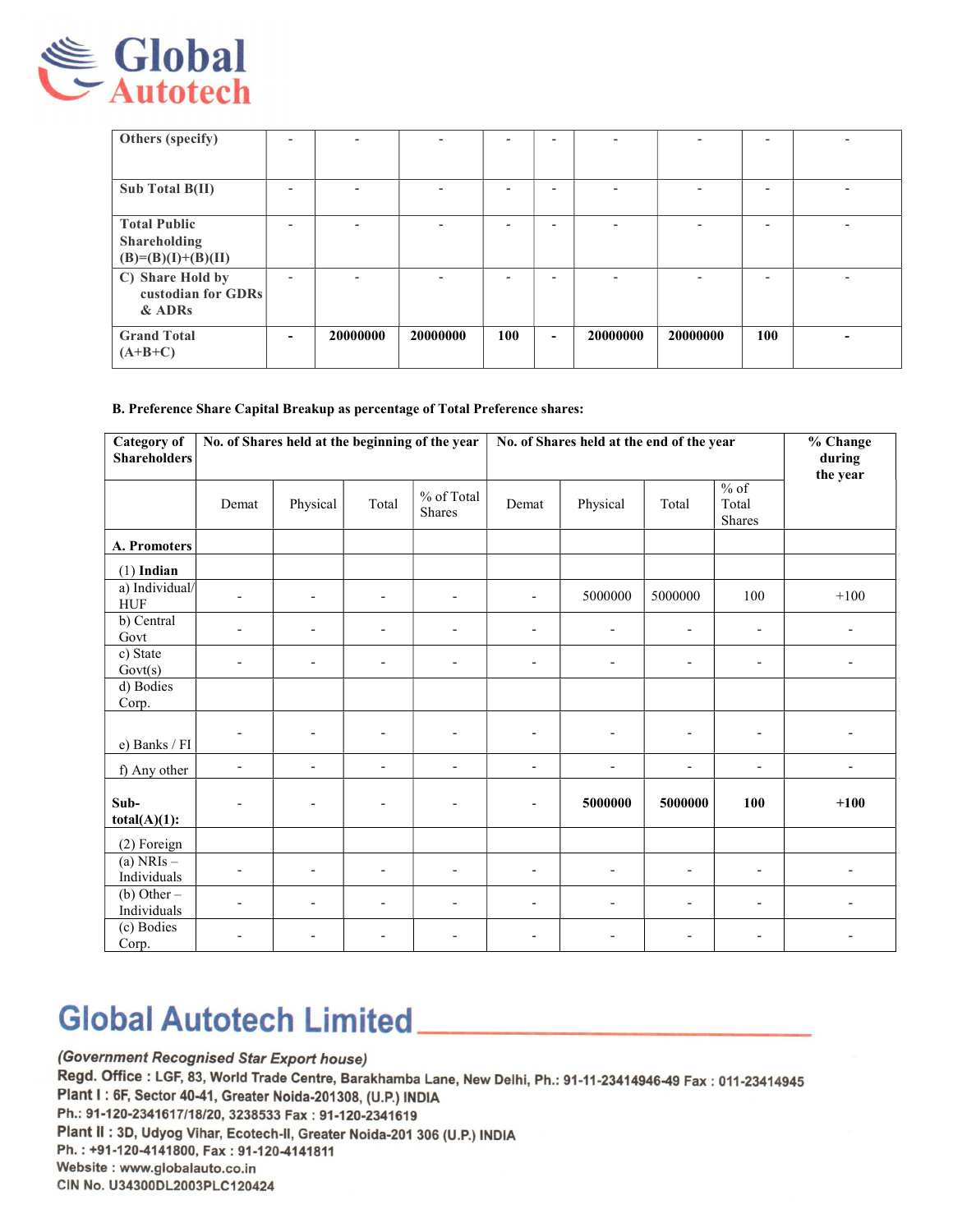

| (d) Banks/FI                                                                             | $\qquad \qquad \blacksquare$ | $\overline{\phantom{a}}$ | $\overline{\phantom{a}}$ | $\overline{\phantom{a}}$ | $\overline{a}$           | $\overline{\phantom{a}}$ | $\overline{a}$               | $\overline{\phantom{a}}$ | $\qquad \qquad -$        |
|------------------------------------------------------------------------------------------|------------------------------|--------------------------|--------------------------|--------------------------|--------------------------|--------------------------|------------------------------|--------------------------|--------------------------|
| $(e)$ Any<br>Other                                                                       | $\overline{\phantom{a}}$     | $\overline{\phantom{a}}$ | $\overline{\phantom{a}}$ | $\overline{\phantom{a}}$ | $\overline{\phantom{a}}$ | $\overline{\phantom{a}}$ | $\qquad \qquad \blacksquare$ | $\overline{\phantom{a}}$ | $\qquad \qquad -$        |
| Sub-total $(A)$<br>(2)                                                                   | $\overline{\phantom{a}}$     | $\overline{\phantom{a}}$ | $\overline{\phantom{a}}$ | $\overline{\phantom{a}}$ | $\overline{\phantom{0}}$ | $\overline{\phantom{a}}$ | $\overline{\phantom{a}}$     | $\overline{\phantom{a}}$ | $\qquad \qquad -$        |
| <b>Total</b><br>shareholding<br>of Promoter<br>$(A) = (A)(1) +$<br>(A)(2)                |                              |                          |                          |                          | $\overline{\phantom{0}}$ | 5000000                  | 5000000                      | 100                      | $+100$                   |
| <b>B.</b> Public<br>Shareholding                                                         |                              |                          |                          |                          |                          |                          |                              |                          |                          |
| 1. Institutions                                                                          |                              |                          |                          |                          |                          |                          |                              |                          |                          |
| a) Mutual<br>Funds                                                                       | $\overline{\phantom{a}}$     | $\overline{\phantom{a}}$ | $\overline{\phantom{a}}$ | $\overline{\phantom{a}}$ | $\overline{\phantom{a}}$ | $\overline{\phantom{a}}$ | $\overline{\phantom{a}}$     | $\overline{\phantom{a}}$ | $\overline{a}$           |
| b) Banks / FI                                                                            | $\overline{\phantom{a}}$     | $\overline{\phantom{a}}$ | $\overline{\phantom{a}}$ | $\overline{\phantom{a}}$ | $\overline{\phantom{a}}$ | $\overline{\phantom{a}}$ | $\overline{\phantom{a}}$     | $\overline{\phantom{a}}$ | $\overline{\phantom{a}}$ |
| c) Central<br>Govt                                                                       | $\overline{a}$               | $\overline{\phantom{a}}$ | $\overline{\phantom{a}}$ | $\overline{\phantom{a}}$ | $\frac{1}{2}$            | $\overline{\phantom{a}}$ | $\frac{1}{2}$                | $\overline{\phantom{a}}$ | $\overline{a}$           |
| d) State<br>Govt(s)                                                                      | $\overline{\phantom{a}}$     | $\overline{\phantom{a}}$ | $\overline{\phantom{a}}$ | $\overline{\phantom{a}}$ | $\overline{\phantom{0}}$ | $\overline{\phantom{a}}$ | $\overline{a}$               | $\overline{\phantom{a}}$ | $\qquad \qquad -$        |
| e) Venture<br>Capital<br>Funds                                                           | $\overline{\phantom{a}}$     | $\overline{a}$           |                          | $\overline{\phantom{0}}$ | $\overline{\phantom{a}}$ | $\overline{\phantom{a}}$ | $\overline{\phantom{a}}$     | $\overline{\phantom{a}}$ |                          |
| f) Insurance<br>Companies                                                                | $\overline{\phantom{a}}$     | $\overline{\phantom{a}}$ | $\overline{\phantom{a}}$ | $\overline{\phantom{a}}$ | $\frac{1}{2}$            | $\overline{\phantom{a}}$ | $\overline{\phantom{a}}$     | $\overline{\phantom{a}}$ | $\overline{a}$           |
| g) FIIs                                                                                  | $\overline{\phantom{a}}$     | $\overline{\phantom{a}}$ | $\overline{\phantom{a}}$ | $\overline{\phantom{a}}$ | $\overline{\phantom{a}}$ | $\overline{\phantom{a}}$ | $\overline{\phantom{a}}$     | $\overline{\phantom{a}}$ | $\overline{\phantom{0}}$ |
| h) Foreign<br>Venture<br>Capital<br>Funds                                                |                              |                          |                          |                          | $\overline{a}$           |                          | $\overline{a}$               | $\overline{\phantom{a}}$ |                          |
| i) Others<br>(specify)                                                                   | $\overline{\phantom{a}}$     | $\overline{\phantom{a}}$ | $\overline{\phantom{a}}$ | $\overline{\phantom{a}}$ | $\overline{\phantom{0}}$ | $\overline{\phantom{a}}$ | $\overline{a}$               | $\overline{\phantom{a}}$ | $\overline{\phantom{0}}$ |
| Sub-total<br>$(B)(1)$ :-                                                                 | $\overline{\phantom{m}}$     | $\blacksquare$           | $\overline{\phantom{a}}$ | $\overline{\phantom{a}}$ | $\overline{\phantom{a}}$ | $\blacksquare$           | $\overline{\phantom{m}}$     | $\overline{\phantom{a}}$ | $\overline{\phantom{0}}$ |
| $2.$ Non-<br><b>Institutions</b>                                                         |                              |                          |                          |                          |                          |                          |                              |                          |                          |
| a) Bodies<br>Corp.                                                                       |                              |                          |                          |                          |                          |                          |                              |                          |                          |
| i) Indian                                                                                | $\qquad \qquad \blacksquare$ | $\overline{\phantom{a}}$ | $\overline{\phantom{a}}$ | $\overline{\phantom{a}}$ | $\overline{\phantom{0}}$ | $\overline{\phantom{a}}$ | $\qquad \qquad \blacksquare$ | $\overline{\phantom{a}}$ | $\qquad \qquad -$        |
| ii) Overseas                                                                             |                              |                          |                          |                          |                          |                          |                              |                          |                          |
| b)<br>Individuals                                                                        |                              |                          |                          |                          |                          |                          |                              |                          |                          |
| i) Individual<br>shareholders<br>holding<br>nominal share<br>capital up to<br>Rs. 1 lakh |                              |                          |                          |                          |                          |                          |                              |                          |                          |

# **Global Autotech Limited**

## (Government Recognised Star Export house)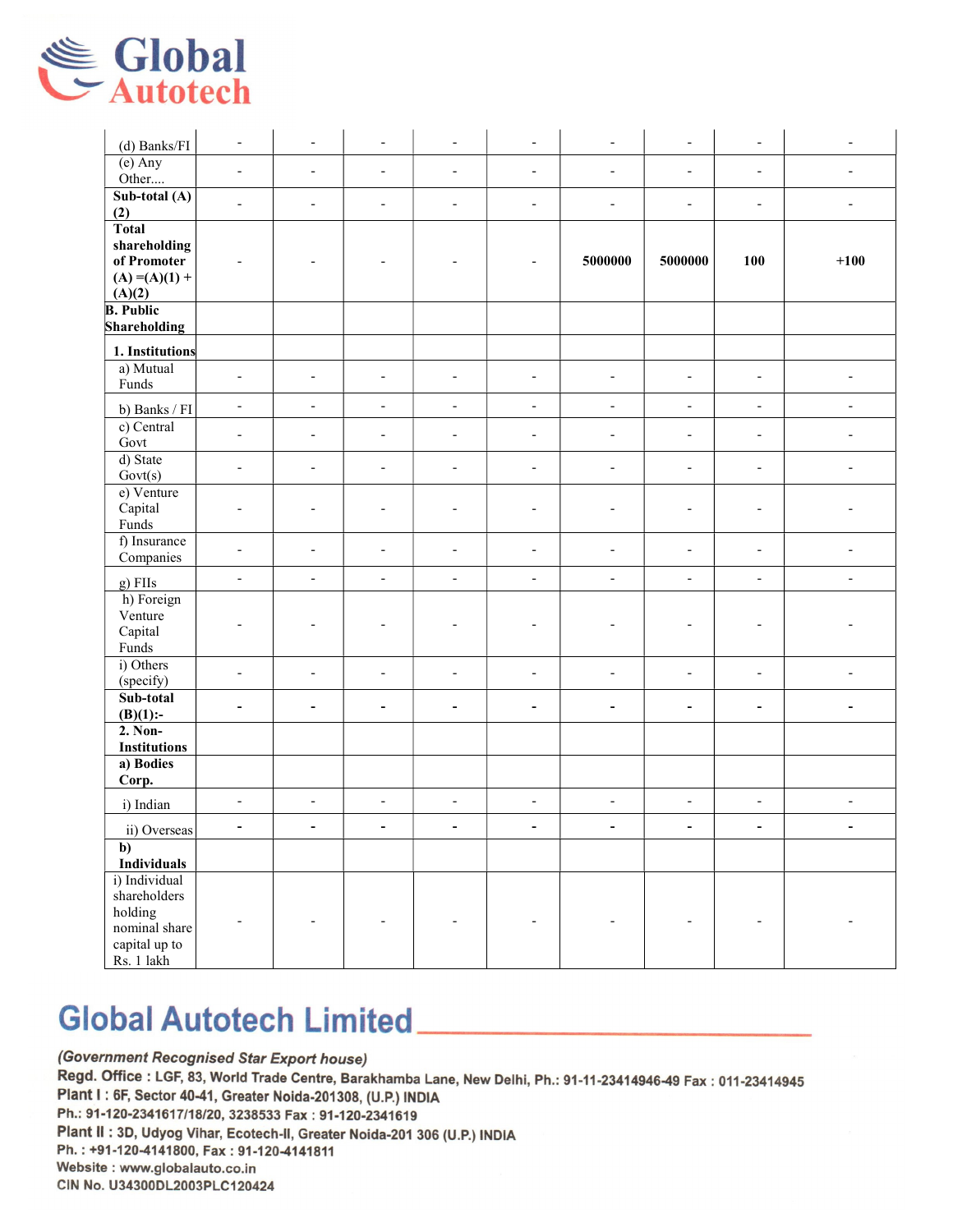

| ii) Individual      |   |   |                          |                              |                          |                          |                          |        |
|---------------------|---|---|--------------------------|------------------------------|--------------------------|--------------------------|--------------------------|--------|
| shareholders        |   |   |                          |                              |                          |                          |                          |        |
| holding             |   |   |                          |                              |                          |                          |                          |        |
| nominal share       |   |   |                          | $\qquad \qquad \blacksquare$ |                          | $\overline{\phantom{0}}$ |                          |        |
| capital in          |   |   |                          |                              |                          |                          |                          |        |
| excess of Rs.       |   |   |                          |                              |                          |                          |                          |        |
| 1 lakh              |   |   |                          |                              |                          |                          |                          |        |
| c) Others           | ٠ | - | $\overline{\phantom{a}}$ | $\overline{\phantom{0}}$     |                          | $\overline{\phantom{a}}$ | $\overline{\phantom{a}}$ |        |
| (specify)           |   |   |                          |                              |                          |                          |                          |        |
| Sub-total           |   | ٠ | $\overline{\phantom{0}}$ | -                            | $\overline{\phantom{0}}$ | $\overline{\phantom{0}}$ | ٠                        |        |
| $(B)(2)$ :-         |   |   |                          |                              |                          |                          |                          |        |
| <b>Total Public</b> |   |   |                          |                              |                          |                          |                          |        |
| <b>Shareholding</b> |   |   |                          |                              |                          |                          |                          |        |
| $(B) = (B)(1) +$    |   |   |                          | -                            |                          |                          |                          |        |
| (B)(2)              |   |   |                          |                              |                          |                          |                          |        |
| C. Shares           |   |   |                          |                              |                          |                          |                          |        |
| held by             |   |   |                          |                              |                          |                          |                          |        |
| Custodian for       |   |   |                          | $\overline{\phantom{0}}$     |                          |                          |                          |        |
| GDRs &              |   |   |                          |                              |                          |                          |                          |        |
| <b>ADRs</b>         |   |   |                          |                              |                          |                          |                          |        |
| <b>Grand Total</b>  |   |   |                          |                              |                          |                          |                          | $+100$ |
| $(A+B+C)$           |   |   |                          | $\qquad \qquad \blacksquare$ | 5000000                  | 5000000                  | 100                      |        |

### ii.) A) Shareholding of Promoters (Equity Shareholders)

| <b>SI</b><br>No. | <b>Shareholder's Name</b> | Shareholding at the beginning of the year | Share holding at the end of the year      |                                                                 |                      |                                                           |                                                                 |                                                 |
|------------------|---------------------------|-------------------------------------------|-------------------------------------------|-----------------------------------------------------------------|----------------------|-----------------------------------------------------------|-----------------------------------------------------------------|-------------------------------------------------|
|                  |                           | <b>No. of Shares</b>                      | % of total<br>Shares of<br>the<br>company | <b>%of Shares</b><br>Pledged /<br>encumbered to<br>total shares | <b>No. of Shares</b> | $%$ of<br>total<br><b>Shares</b><br>of the<br>compan<br>у | <b>%of Shares</b><br>Pledged /<br>encumbered to<br>total shares | % change in<br>share holding<br>during the year |
|                  | 1. Jyotsna Suri           | 2399000                                   | 12.00                                     |                                                                 | 2399000              | 12.00                                                     |                                                                 |                                                 |
|                  | 2. Ritu Suri              | 1200000                                   | 6.00                                      |                                                                 | 1200000              | 6.00                                                      |                                                                 |                                                 |

# **Global Autotech Limited**

## (Government Recognised Star Export house)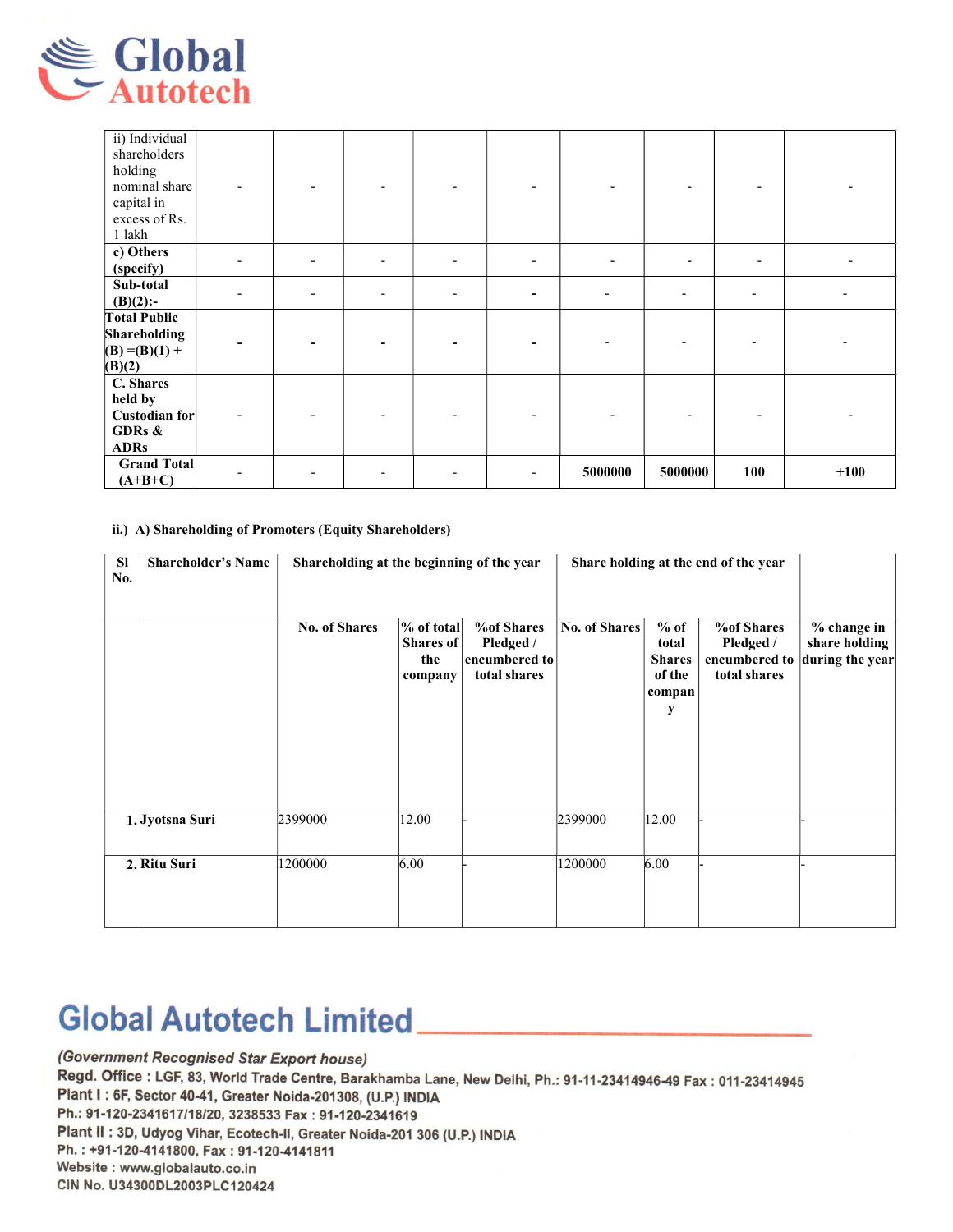

| 3. Ramesh Suri                                      | 1350000  | 6.75  | 1550000  | 7.75  |  |
|-----------------------------------------------------|----------|-------|----------|-------|--|
|                                                     |          |       |          |       |  |
|                                                     |          |       |          |       |  |
| 4. Ramesh Suri (HUF)                                | 200000   | 1.00  |          |       |  |
|                                                     |          |       |          |       |  |
| 5. Mercantile Capital                               | 9350000  | 46.75 | 9350000  | 46.75 |  |
| <b>Financial Services</b><br><b>Private Limited</b> |          |       |          |       |  |
|                                                     |          |       |          |       |  |
| 6. Deeksha Holding<br>Limited                       | 2600000  | 13.00 | 2600000  | 13.00 |  |
|                                                     |          |       |          |       |  |
| 7. Cold Form<br><b>Engineering Private</b>          | 2500000  | 12.50 | 2500000  | 12.50 |  |
| Limited                                             |          |       |          |       |  |
| 8. R R Holdings Private 400000                      |          | 2.00  | 400000   | 2.00  |  |
| Limited                                             |          |       |          |       |  |
|                                                     |          |       |          |       |  |
| 9. Jyotsna Holding<br><b>Private Limited</b>        | 1000     | 0.005 | 1000     | 0.005 |  |
|                                                     |          |       |          |       |  |
|                                                     |          |       |          |       |  |
| <b>Total</b>                                        | 20000000 | 100   | 20000000 | 100   |  |

### ii.) B) Shareholding of Promoters (Preference Shareholders)

| Sl No. | <b>Shareholder's Name</b> |               | year                                     | Shareholding at the beginning of the                                          |               |                                                      | Share holding at the end of the year                            |                                                       |
|--------|---------------------------|---------------|------------------------------------------|-------------------------------------------------------------------------------|---------------|------------------------------------------------------|-----------------------------------------------------------------|-------------------------------------------------------|
|        |                           | No. of Shares | $%$ of<br>total<br>of the<br>compan<br>у | <b>%of Shares</b><br>Pledged /<br><b>Shares encumbered to</b><br>total shares | No. of Shares | $%$ of<br>total<br><b>Shares</b><br>of the<br>compan | <b>%of Shares</b><br>Pledged /<br>encumbered to<br>total shares | % change<br>in share<br>holding<br>during the<br>year |
|        | Ramesh Suri               |               | $\overline{\phantom{0}}$                 |                                                                               | 5000000       | 100                                                  |                                                                 | $+100$                                                |

# **Global Autotech Limited**

## (Government Recognised Star Export house)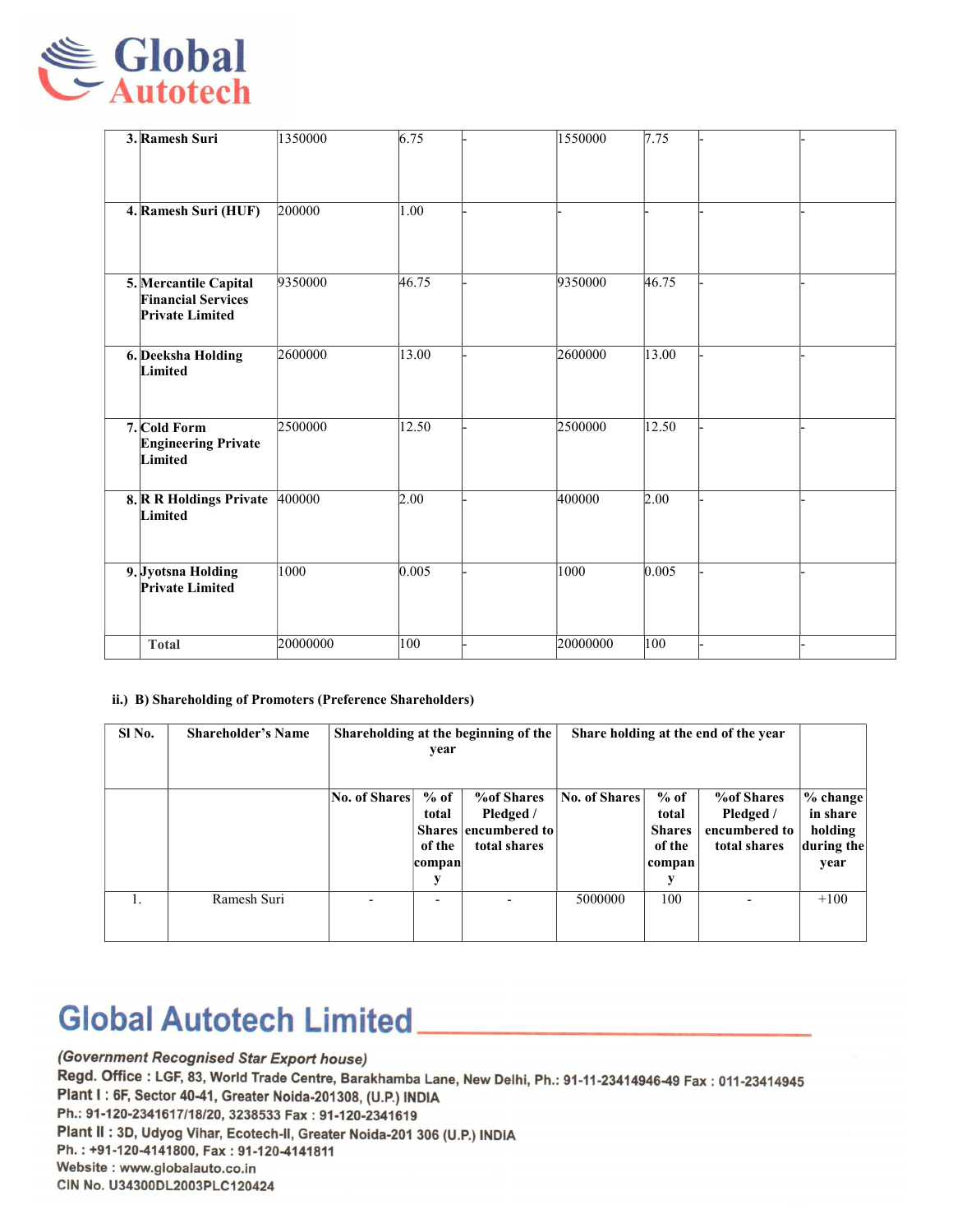

### iii. A) Change in Promoters' Equity Shareholding (please specify, if there is no change):

| SI.<br>No. |                                                                                                                                                                                                     | Shareholding at the beginning<br>of the year |                                                                          | <b>Cumulative Shareholding</b><br>during the year |                                     |  |
|------------|-----------------------------------------------------------------------------------------------------------------------------------------------------------------------------------------------------|----------------------------------------------|--------------------------------------------------------------------------|---------------------------------------------------|-------------------------------------|--|
|            |                                                                                                                                                                                                     | No. of<br>shares                             | % of total shares<br>of the company                                      | No. of<br>shares                                  | % of total shares of<br>the company |  |
| Ι.         | Ramesh Suri                                                                                                                                                                                         |                                              |                                                                          |                                                   |                                     |  |
|            | At the beginning of the<br>year                                                                                                                                                                     | 1350000                                      | 6.75                                                                     | 1550000                                           | 7.75                                |  |
|            | Date wise Increase/<br>Decrease in Promoters<br>Shareholding during<br>the year specifying the<br>reasons for increase<br>/decrease<br>(e.g. allotment /<br>transfer / bonus/ sweat<br>equity etc): |                                              | Transfer of 200,000 equity shares from Ramesh Suri HUF to Ramesh Suri on | $01/10/2018$ due to dissolution of firm.          |                                     |  |
|            | At the End of the year                                                                                                                                                                              | 1550000                                      | 7.75                                                                     | 1550000                                           | 7.75                                |  |

### iii. B) Change in Promoters' Preference Shareholding (please specify, if there is no change):

| SI.<br>No. |                                 | Shareholding at the beginning<br>of the year |                                            | <b>Cumulative Shareholding</b><br>during the year |                                     |  |
|------------|---------------------------------|----------------------------------------------|--------------------------------------------|---------------------------------------------------|-------------------------------------|--|
|            |                                 | No. of<br>shares                             | <b>% of total shares</b><br>of the company | No. of<br>shares                                  | % of total shares of<br>the company |  |
| 1.         | <b>Ramesh Suri</b>              |                                              |                                            |                                                   |                                     |  |
|            | At the beginning of the<br>year | $\overline{\phantom{0}}$                     |                                            | 5000000                                           | 100                                 |  |

# **Global Autotech Limited**

## (Government Recognised Star Export house)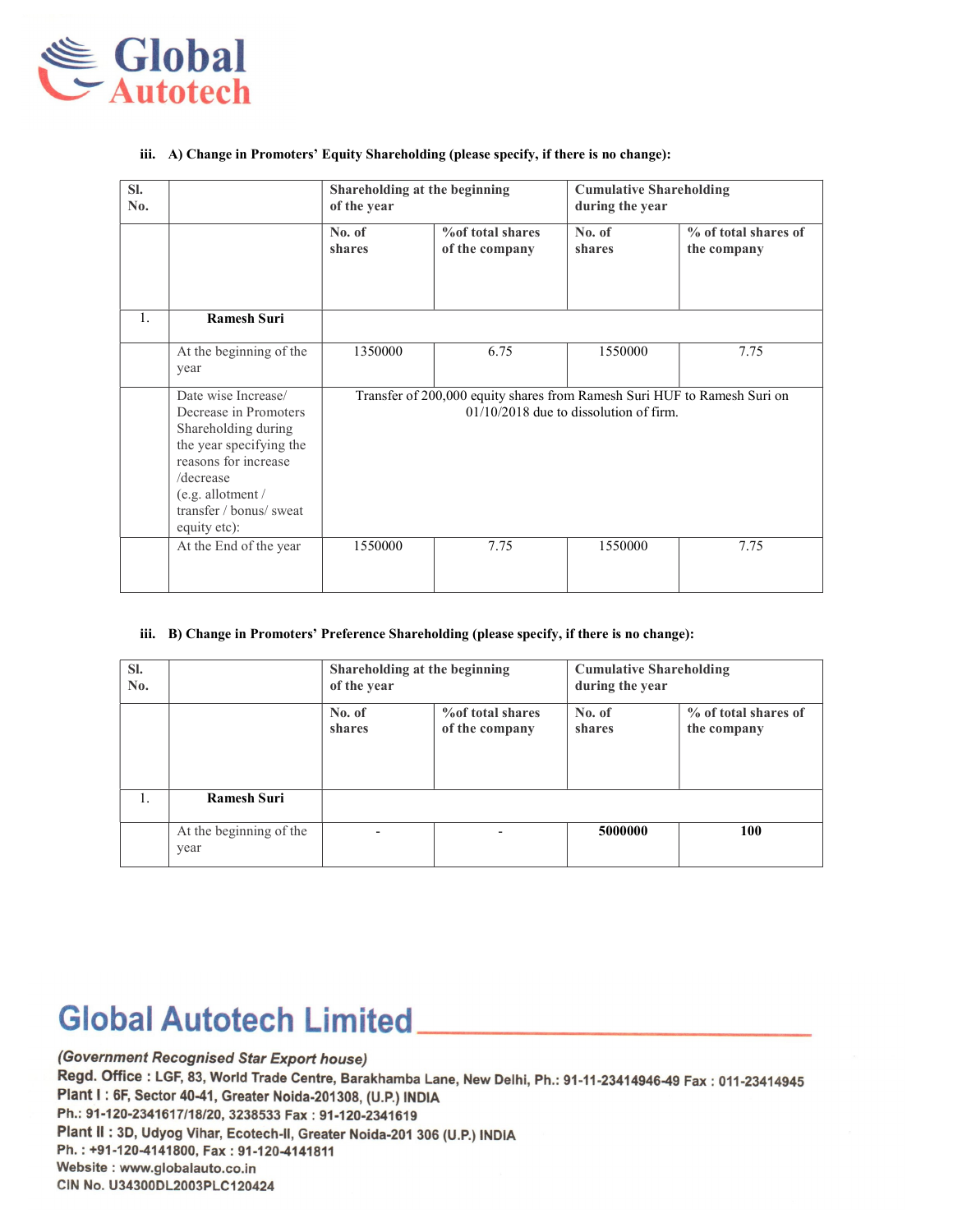

| Date wise Increase/<br>Decrease in Promoters<br>Shareholding during<br>the year specifying the<br>reasons for increase<br>/decrease<br>$(e.g.$ allotment /<br>transfer / bonus/ sweat<br>equity etc): |         | Allotment of Redeemable Preference Shares on 06.07.2018 |         |     |
|-------------------------------------------------------------------------------------------------------------------------------------------------------------------------------------------------------|---------|---------------------------------------------------------|---------|-----|
| At the End of the year                                                                                                                                                                                | 5000000 | 100                                                     | 5000000 | 100 |
|                                                                                                                                                                                                       |         |                                                         |         |     |

### iv. Shareholding Pattern of top ten Shareholders (other than Directors, Promoters and Holders of GDRs and ADRs): NONE

v. A.) Shareholding of Directors and Key Managerial Personnel (Equity Shareholding):

| SIN o. | For Each of<br>Directors &<br><b>KMP</b> | Share holding at the<br>beginning of the year/end<br>of the year |                                                  | Date       | Increase/Decreas<br>e in share-<br>holding | <b>Reason</b>                                                                          | <b>Cumulative Shareholding</b><br>during the year |                                        |
|--------|------------------------------------------|------------------------------------------------------------------|--------------------------------------------------|------------|--------------------------------------------|----------------------------------------------------------------------------------------|---------------------------------------------------|----------------------------------------|
|        |                                          | <b>No. of Shares</b>                                             | % of total<br><b>Shares of</b><br>the<br>company |            |                                            |                                                                                        | <b>No. of Shares</b>                              | % of total<br>Shares of the<br>company |
| 1.     | <b>Ramesh Suri</b>                       | 1350000                                                          | 6.75                                             | 01/10/2018 | $+200000$                                  | Transfer of<br>$200,000$ equity<br>shares from<br>Ramesh Suri<br>HUF to<br>Ramesh Suri | 1550000                                           | 7.75                                   |
| 2.     | Ritu Suri                                | 1200000                                                          | 6.00                                             |            |                                            |                                                                                        | 1200000                                           | 6.00                                   |
|        | <b>Total</b>                             | 2550000                                                          | 12.75                                            | -          | -                                          | -                                                                                      | 2750000                                           | 13.75                                  |

# **Global Autotech Limited**

## (Government Recognised Star Export house)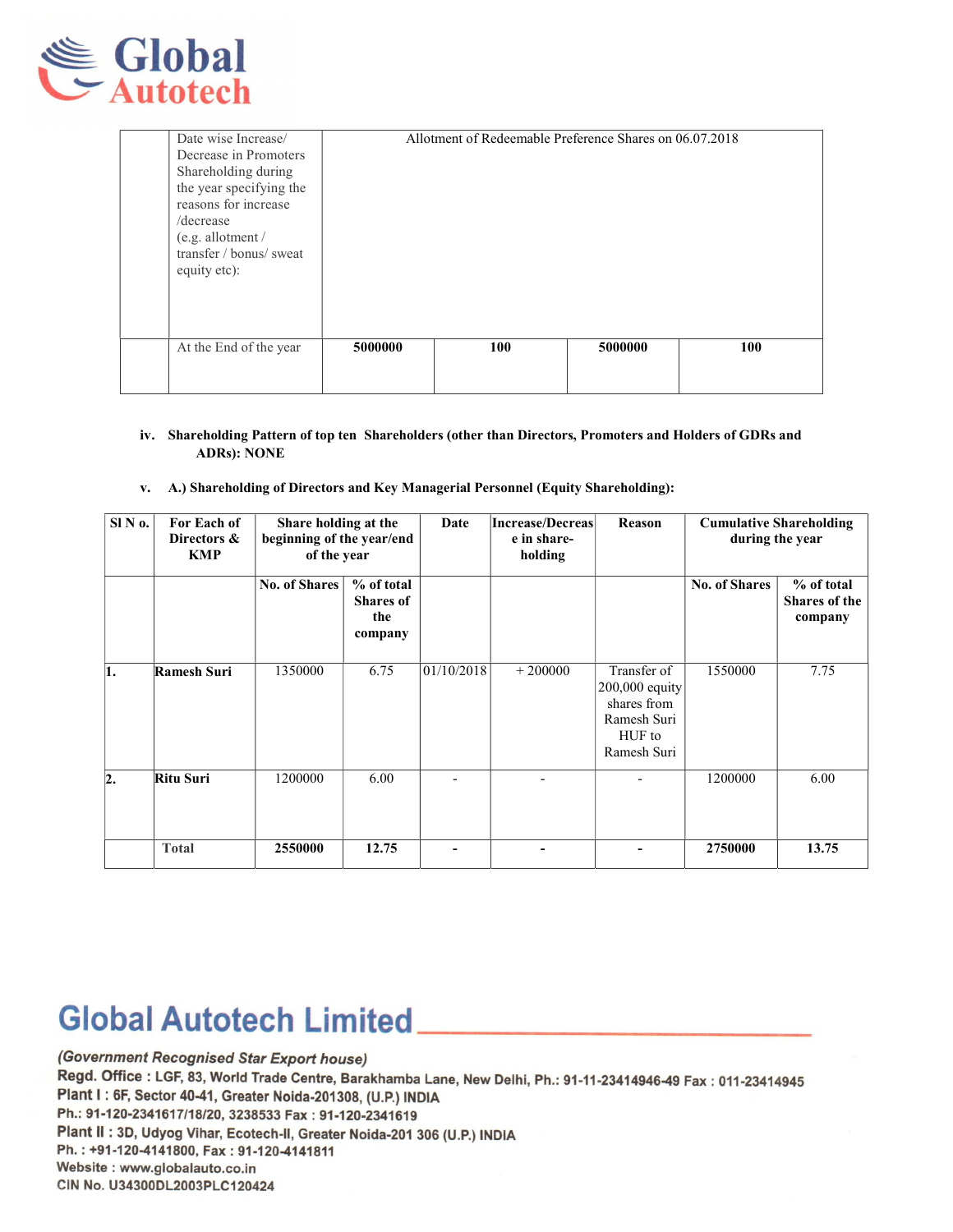

### v) B.) Shareholding of Directors and Key Managerial Personnel (Preference Shareholding):

| $SIN$ o. | For Each of<br>Directors &<br><b>KMP</b> | Share holding at the<br>beginning of the year/end<br>of the year |                                                  | Date       | Increase/Decreas<br>e in share-<br>holding | Reason                                                    | <b>Cumulative Shareholding</b><br>during the year |                                               |
|----------|------------------------------------------|------------------------------------------------------------------|--------------------------------------------------|------------|--------------------------------------------|-----------------------------------------------------------|---------------------------------------------------|-----------------------------------------------|
|          |                                          | <b>No. of Shares</b>                                             | % of total<br><b>Shares of</b><br>the<br>company |            |                                            |                                                           | <b>No. of Shares</b>                              | % of total<br><b>Shares of the</b><br>company |
| 1.       | <b>Ramesh Suri</b>                       |                                                                  |                                                  | 06/07/2018 | $+5000000$                                 | Allotment of<br>Redeemable<br>Preference<br><b>Shares</b> | 5000000                                           | 100                                           |
|          | <b>Total</b>                             |                                                                  |                                                  | -          |                                            | -                                                         | 5000000                                           | 100                                           |

### V. INDEBTEDNESS:

Indebtedness of the Company including interest outstanding/accrued but not due for payment:

|                                                     | <b>Secured Loans</b><br>excluding deposits | <b>Unsecured</b><br>Loans | <b>Deposits</b> | <b>Total Indebtedness</b> |
|-----------------------------------------------------|--------------------------------------------|---------------------------|-----------------|---------------------------|
| Indebtedness at the beginning of the financial      |                                            |                           |                 |                           |
| year                                                |                                            |                           |                 |                           |
|                                                     | 76, 44, 94, 855                            | 7,18,68,285               | <b>NIL</b>      | 83, 63, 63, 140           |
| i) Principal Amount                                 |                                            |                           |                 |                           |
|                                                     | <b>NIL</b>                                 | <b>NIL</b>                | <b>NIL</b>      | <b>NIL</b>                |
| ii) Interest due but not paid                       |                                            |                           |                 |                           |
|                                                     | 2,93,625                                   | <b>NIL</b>                | <b>NIL</b>      | 2,93,625                  |
| iii) Interest accrued but not due                   |                                            |                           |                 |                           |
| Total (i+ii+iii)                                    | 76,47,88,480                               | 7,18,68,285               | NIL             | 83,66,56,765              |
| Change in Indebtedness during the financial<br>vear |                                            |                           |                 |                           |
|                                                     | <b>NIL</b>                                 | <b>NIL</b>                | <b>NIL</b>      | <b>NIL</b>                |
| * Addition                                          |                                            |                           |                 |                           |
|                                                     | 7,18,22,940                                | 51,99,739                 | <b>NIL</b>      | 7,70,22,679               |
| * Reduction                                         |                                            |                           |                 |                           |
|                                                     | 7,18,22,940                                | 51,99,739                 | <b>NIL</b>      | 7,70,22,679               |
| <b>Net Change</b>                                   |                                            |                           |                 |                           |
|                                                     | <b>NIL</b>                                 | <b>NIL</b>                | <b>NIL</b>      | <b>NIL</b>                |
| Indebtedness at the end of the financial year       |                                            |                           |                 |                           |

# **Global Autotech Limited**

## (Government Recognised Star Export house)